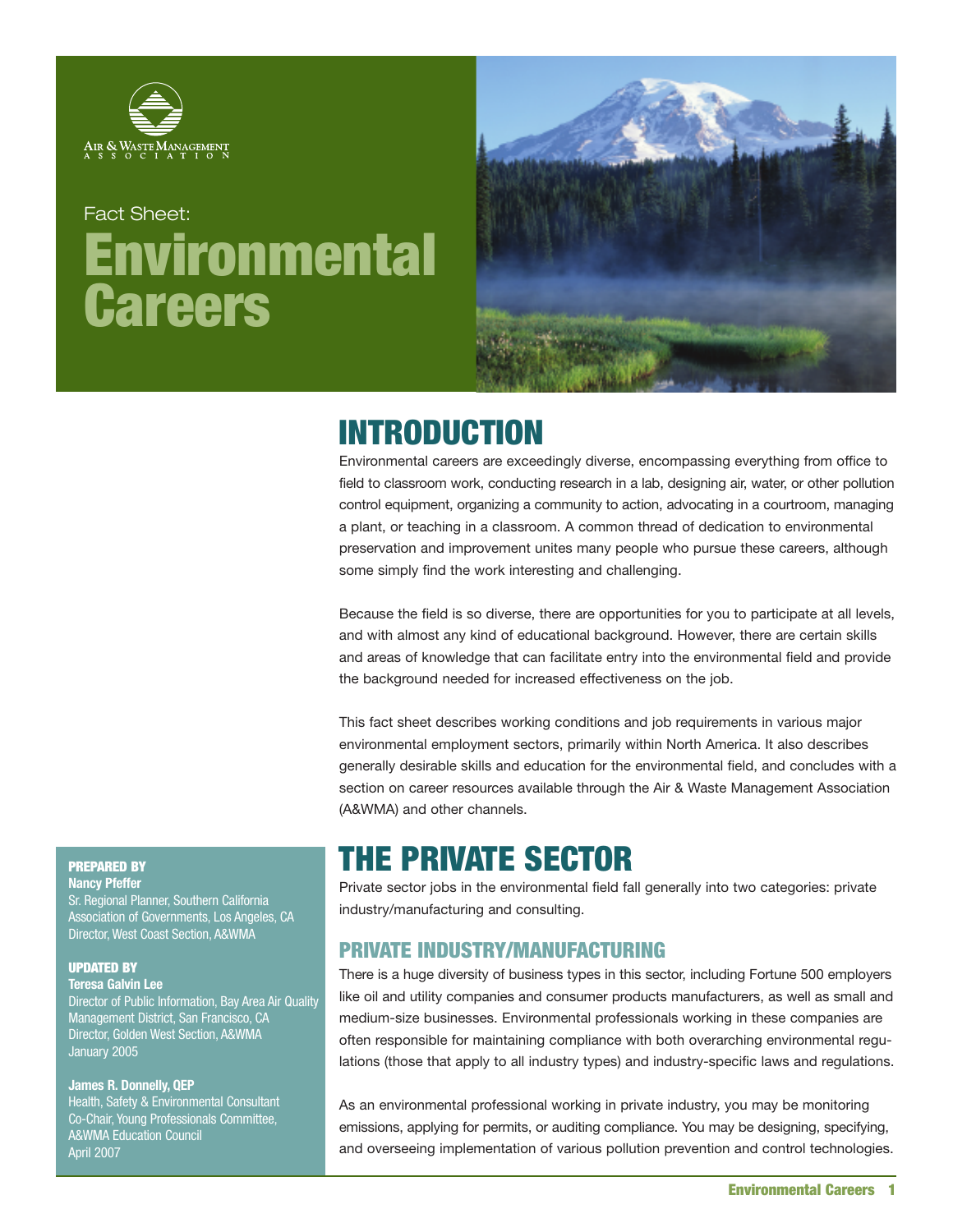### A&WMA Fact Sheet: **Environmental Careers**



*There is a huge diversity of business types in the private sector, including Fortune 500 employers like oil and utility companies and consumer products manufacturers, as well as small and medium-size businesses.*

You may interact with production employees, community members, and regulatory agency staff. In a smaller company, expect a broader portfolio of responsibility, covering several environmental media (air, water, and/or waste) and, possibly, health and safety. At higher levels in the company, you may be responsible for developing and implementing company environmental policies and performance goals.

In private industry, a key issue is maintaining regulatory compliance with federal, state, and local regulations. Since in private enterprise the company makes a profit by selling its products for more than they cost to produce, the costs of environmental compliance can translate to a direct reduction in overall profit. To prevent top management from viewing environmental compliance as a cost burden, it is important to understand as much as possible about the company's core processes and seek ways to cost effectively integrate environmentally protective measures into those processes.

Another key issue for virtually all manufacturers is maintaining good community and public relations. Running a company that makes environmental stewardship a priority will help ongoing relations with the community. Salaries for regulatory compliance, management, and public relations jobs will vary depending on the size of the company, but they can pay relatively well and may offer good benefits. However, job security may be less assured than in the government sector.

### **CONSULTING**

There are many types of environmental consulting companies, including firms that specialize in providing compliance services (such as those described above) to industry and government, firms that specialize in land use or urban planning and the preparation of environmental impact assessments, and firms that specialize in designing and constructing pollution prevention and control systems. Increasingly, a number of consulting companies are consolidating with large engineering and architectural firms. This trend may mean that environmental work is not the main focus of the firm.

Environmental professionals working in private consulting can expect a variety of work assignments, a fair amount of travel, and long work hours. Consulting companies make money through each billable hour worked by their employees, so junior staff must meet high billability goals and keep scrupulous track of their time, often down to the half or quarter-hour. More senior staff may have lower billing goals, but will be responsible for bringing in work, either from new clients or repeat assignments from existing clients. In consulting, it is helpful to have a high energy level, a positive attitude, and the ability to cope with change, in addition to the technical skills you bring to the job. Pay levels may be comparable to those in private industry, but benefits may not be as generous.

## **THE PUBLIC SECTOR**

A wide variety of public sector or government jobs are dedicated to environmental purposes. Government jobs often exist as a result of federal or state legislation that creates laws, programs, and agencies whose mission is to protect the environment, public health, and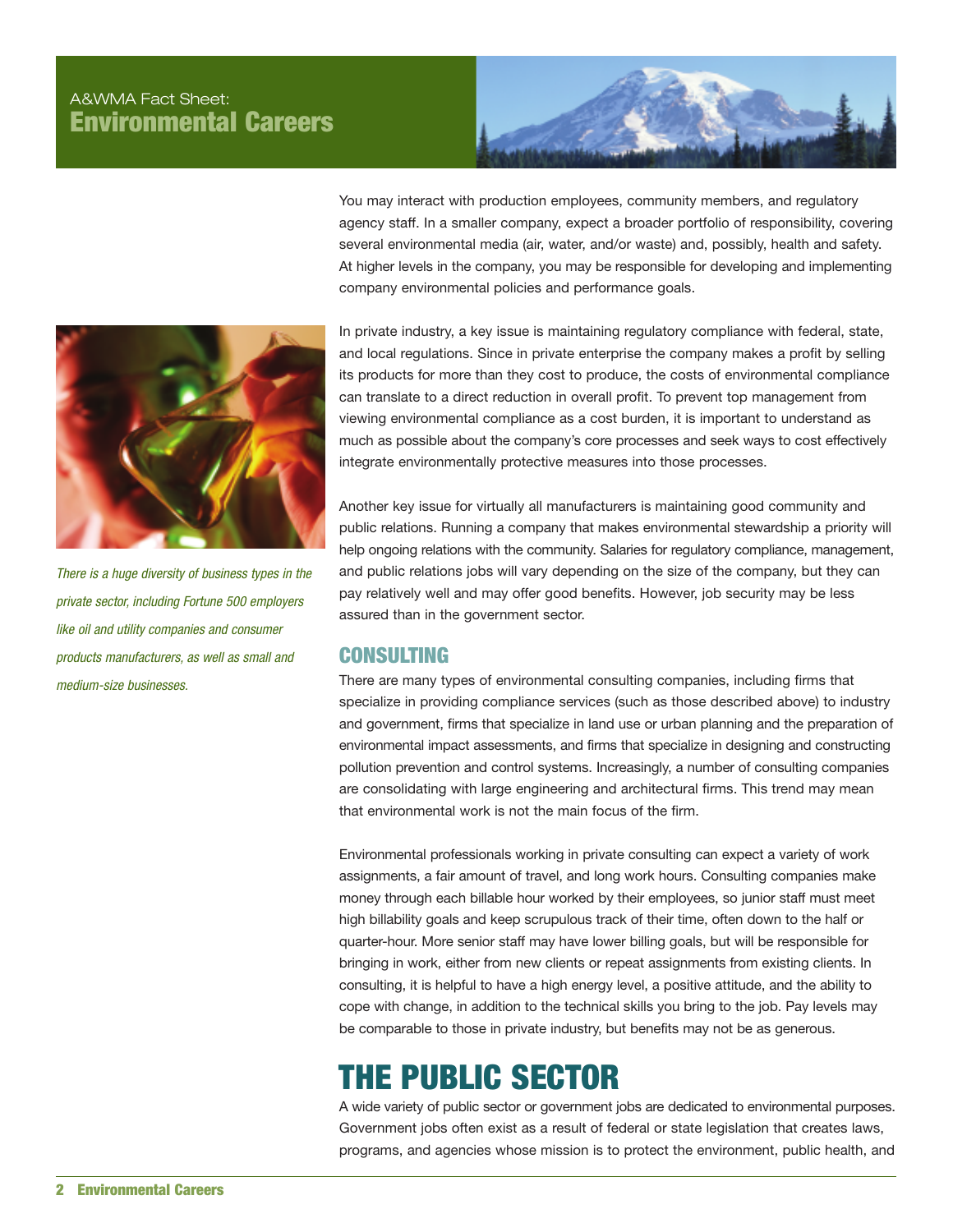### A&WMA Fact Sheet: **Environmental Careers**



*A wide variety of public sector or government jobs are dedicated to environmental purposes. Government jobs often exist as a result of federal or state legislation that creates laws, programs, and agencies whose mission is to protect the environment, public health, and natural resources.* natural resources. Government employees may directly regulate the operations of private industry by preparing regulations for adoption or enforcing emission limits imposed on industrial source operations. Government employees may indirectly regulate industrial operations through programs such as air monitoring, sources testing of facilities, or water analysis. They may work to preserve or enhance natural resources such as parks, forests, rivers, and oceans. In some states, these functions are combined in a single agency, while in others they are separate.

Since government agencies work in the public interest, their actions must be made in the public arena and are typically controlled by a board of elected officials, or persons appointed by elected officials. Public sector work can be time-consuming, since processes like permitting decisions must be fair, objective, and consistent for all applicants. However, political considerations can also be expected to play into public decision-making and, to be most effective, government employees should be aware of the political context in which they work. The more senior-level the job, the more likely it is to be directly affected by political considerations.

Environmental jobs can be found at all levels of government: federal, state, regional, county, and local. At the local (city) level, it may be difficult to get a job focused only on environmental matters except in larger jurisdictions; at the same time, the right city can be a great place to implement innovative programs. In the past, it was assumed that governmental employees could expect a slower pace of work than in the private sector. This is generally not true today. Depending on the job specifics, you may find yourself dealing frequently with the general public, local community activists, or elected officials.

Salaries may sometimes be lower than in the private sector (though there are many exceptions to this), but benefits can be comparable or better. Job security is generally better with public sector jobs – which is not to say a government job can never be eliminated. However, it can be difficult to get a government job: though the hiring process must by law be open, some public agencies give hiring priority to internal qualified candidates. Sometimes it is necessary to qualify for a list of candidates for a general grade or position; specific openings are then filled from this list. Public sector work can be very rewarding for those with an interest in improving the environment, in public policy or enforcement, or in influencing long-term changes in public behavior to benefit the environment.

### **THE NONPROFIT SECTOR**

The nonprofit sector falls roughly between the government and private sectors in terms of function. In the environmental arena, nonprofits are often referred to as nongovernmental organizations (NGOs); they may focus on missions that are not taken up by the commercially motivated private sector or by the financially and legally limited government sector. The nonprofit sector thus enjoys the greatest flexibility in its approach to environmental issues. Nonprofits or NGOs may be formed to advocate for a specific or general goal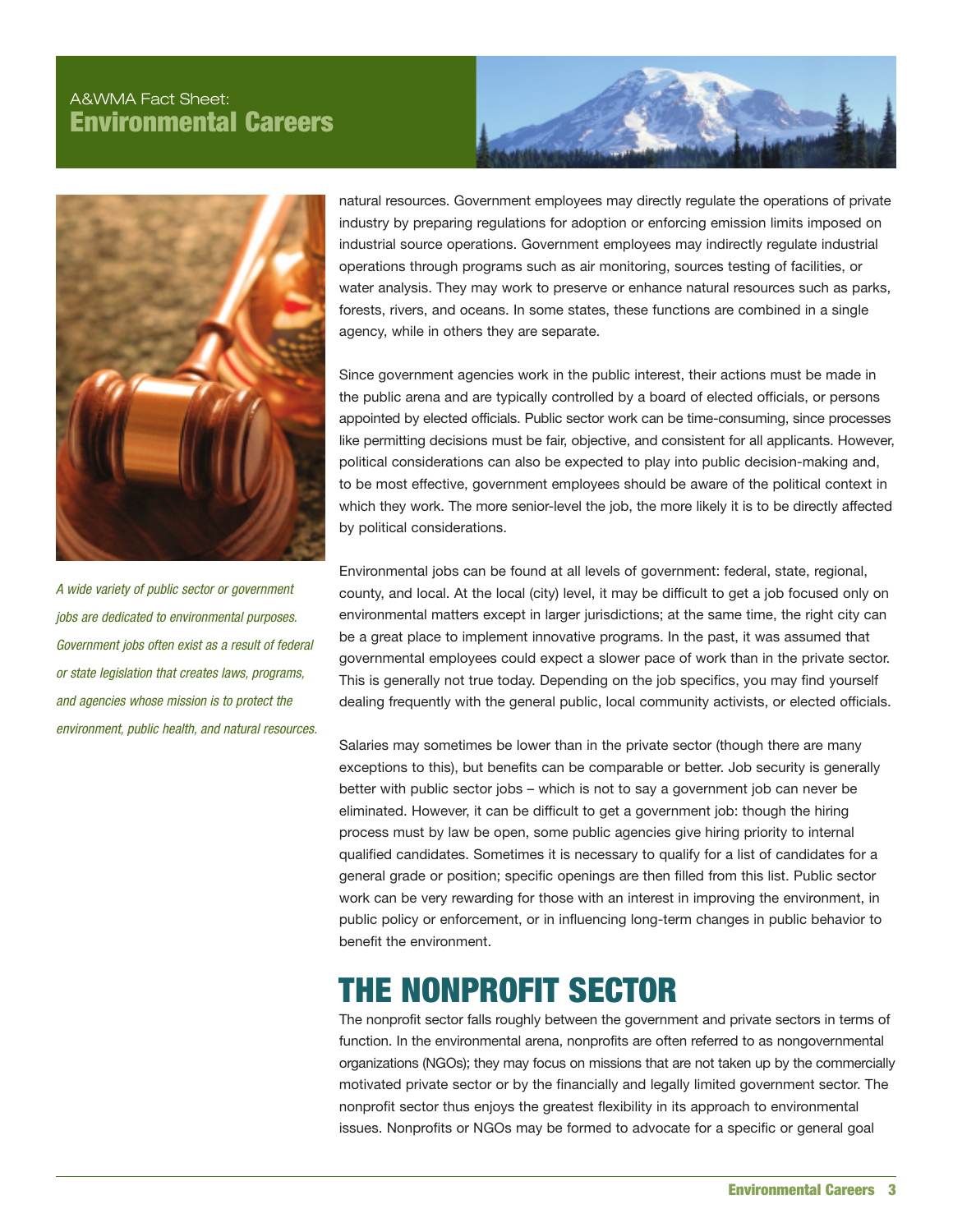

of environmental protection (e.g., clean air or clean water), for a particular constituency (e.g., children, park users, or residents of a certain community), or for a particular resource (e.g., salmon or forests).

In addition to advocacy and community nonprofit groups, several other notable types of nonprofits offer interesting career choices, including trade and professional associations, private foundations, and think tanks. Trade and professional associations represent the interests of their constituencies: for example, the nonprofit Air & Waste Management Association represents environmental professionals worldwide. Other associations represent specific industry sectors, like auto manufacturers or the telecommunications industry, and can be found at the international, national, regional, and local levels. Many private foundations have a partly or exclusively environmental mission, and make grants to advocacy and community groups as a way of furthering their causes. Think tanks tend to be concentrated near seats of government (e.g., Washington, DC, and state capitals); they produce research and publications to promote shifts in public policy.

Compared to the private and public sectors, pay is often lower in the nonprofit sector, and benefits may also be limited. This can be offset by greater freedom and flexibility, as well as the chance to work in an organization whose entire mission is devoted to environmental matters. NGOs that are organized for the public benefit are subject to certain restrictions on their activities, and have an ethical obligation to their donors to use funds responsibly and in support of their mission.

Fundraising or grant writing abilities are important skills in the nonprofit sector, since these organizations must create their own sources of funding. Political and policy knowledge relevant to the group's mission is also key. Job security can be lower in the nonprofit sector compared to other sectors, since funding is often temporary.

### **OTHER ENVIRONMENTAL CAREER OPTIONS**

In addition to the public, private, and nonprofit sectors, there are several other career paths that do not fit precisely into those categories. Some environmental professionals pursue advanced degrees and work in academia as professors, teachers, researchers, and authors. Many environmental professionals who already have significant work experience find they like the flexibility of independent consulting, and often start by contracting back to their last employer. There is a large corps of environmental journalists in print media, television, and on the Internet. Environment-related technology firms offer the power of information management to environmental professionals; these ventures may be attractive to people who are computer-oriented. And since environmental problems know no national boundaries, there is a wealth of opportunity in the international arena through all of the sectors.

Environmental law is a complex and rewarding specialty; environmental attorneys work in all three sectors mentioned above. Also, many political careers begin with the study of law.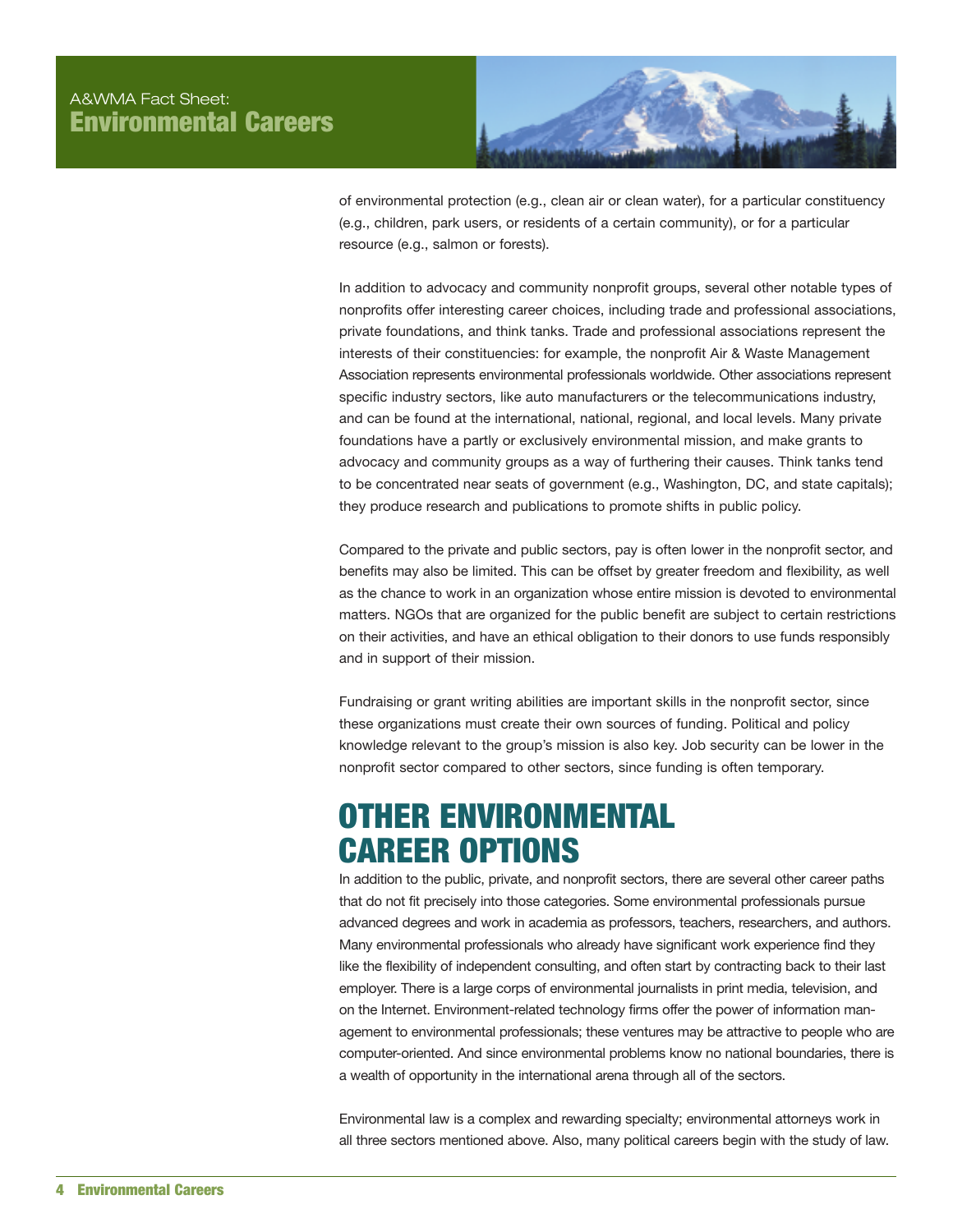

## **REQUIRED EDUCATION AND SKILLS**

Students or others wishing to enter the environmental field have many choices because opportunities in the field are diverse and at many levels. In choosing a course of study, you can readily tailor your major to fit your own interests or abilities, while preparing yourself for an environmental career. For example,

- major in engineering or science to follow a technical path: most likely career options are in consulting, private industry, or government;
- major in communications, law, or political science to follow a regulatory, public affairs, or policy path: most likely career options are in government, advocacy, journalism, or academia; or
- major in finance or economics to follow an administrative path: most likely career options are in nonprofits or foundations, consulting management, or planning agencies.



*Students or others wishing to enter the environmental field have many choices because opportunities in the field are diverse and at many levels. In choosing a course of study, you can readily tailor your major to fit your own interests or abilities, while preparing yourself for an environmental career.*

No matter what your educational background, having basic science knowledge is very helpful in the environmental field. Chemistry, biology, and geology can all be relevant to environmental work, and an understanding of statistics is also helpful. Basic science knowledge – even for majors in the humanities or social sciences – can make you a more credible environmental professional and enable you to detect the difference between good information and environmental propaganda. Advanced (Master's) degrees are not a prerequisite for most environmental careers, but they can be helpful to career advancement in the right environments. For pursuits such as law, planning, academia, and think tanks, advanced degrees are extremely important. Some technical jobs in the environmental field may not require a college degree; some academic institutions offer focused professional certificates that can get you started at the entry level.

The most useful skills and abilities for environmental professionals are the ones common to all jobs, the ability to:

- communicate clearly in writing and orally;
- work effectively in a team;
- be creative and innovative; and
- have computer and database skills.

With the wealth of career possibilities in the environmental field, it should be easy to find a path that plays to your strengths. You supply the energy that comes from your dedication to environmental protection.